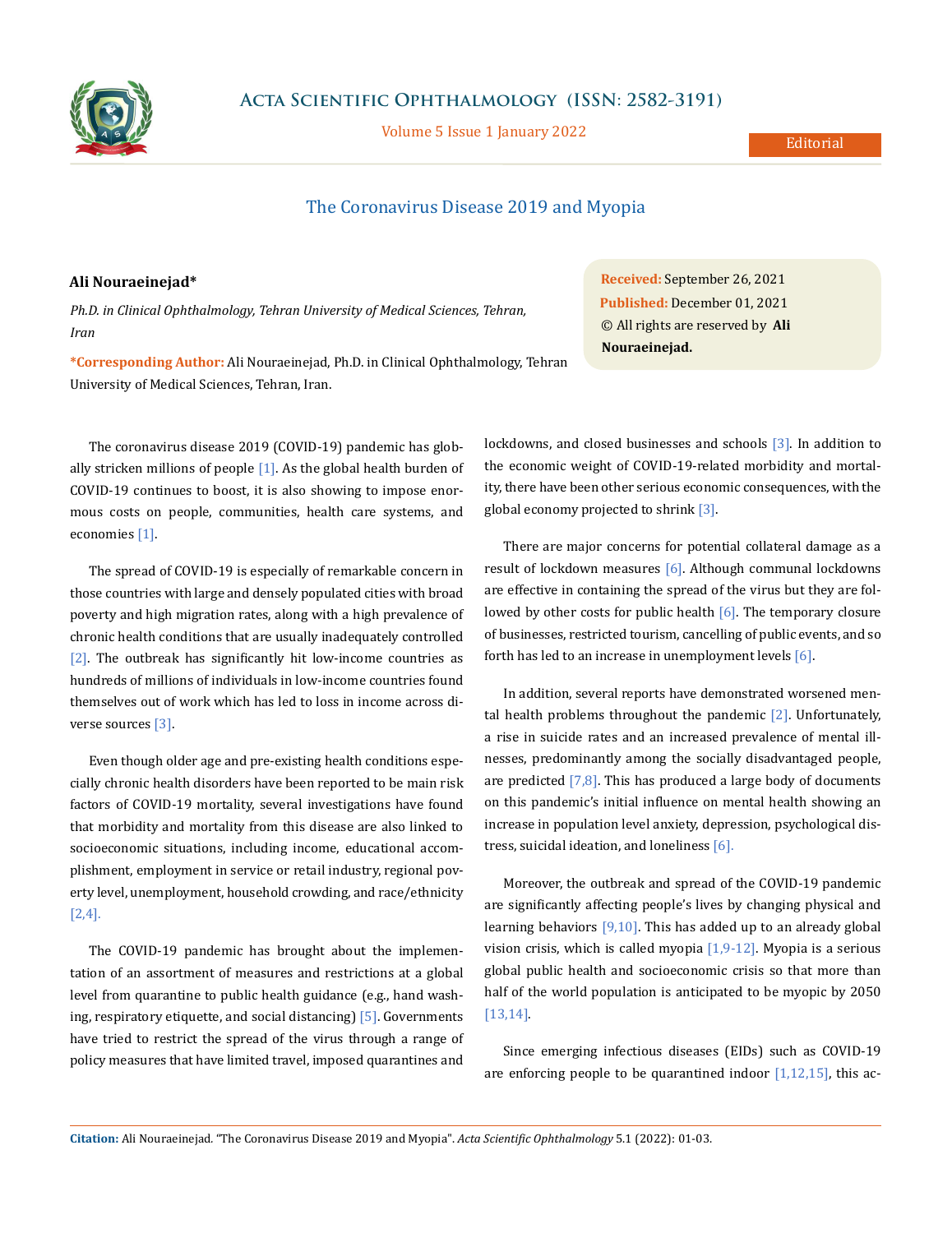cordingly results in home quarantine during the pandemic thereby increasing time spent on near work and increased screen time at home [1,12,15].

As insufficient time spent outdoor  $[9,14-17]$  and increased duration and intensity of near work activities  $[9,14,15,18,19]$  have been demonstrated as main environmental risk factors for myopia progression, home quarantine will lead to the development of the myopic crisis further  $[1,9,14]$ . This is predominantly crucial for young children as their refractive errors are more sensitive to environmental changes than older ages  $[1,9,14,15]$ . As a result, the home quarantine will affect more on young children  $[1,9,14]$ .

Therefore, it is very important to reflect watchfully on refractive error changes especially in young children while the COVID-19-related restrictions are imposed. This is to highlight another global health crisis, which may be overlooked if it is not properly managed during the COVID-19 pandemic. Consequently, the author is trying to offer help for health-care professionals, key players, and policymakers to arrive at appropriately mindful decisions to better manage health crises while they carefully think of other crises.

## **Conflict of Interest**

The author declares no conflict of interest.

## **Bibliography**

- 1. Nouraeinejad A. "The influence of coronavirus disease 2019 on myopia progression". *European Eye Research* 1.2 (2021): 113-114.
- 2. Singh K., *et al.* ["Health, psychosocial, and economic impacts of](https://bmcpublichealth.biomedcentral.com/articles/10.1186/s12889-021-10708-w)  [the COVID-19 pandemic on people with chronic conditions in](https://bmcpublichealth.biomedcentral.com/articles/10.1186/s12889-021-10708-w)  [India: a mixed methods study".](https://bmcpublichealth.biomedcentral.com/articles/10.1186/s12889-021-10708-w) *BMC Public Health* 21 (2021): [685.](https://bmcpublichealth.biomedcentral.com/articles/10.1186/s12889-021-10708-w)
- 3. Josephson A., *et al.* ["Socioeconomic impacts of COVID-19 in](https://www.nature.com/articles/s41562-021-01096-7)  low-income countries". *[Nature Human Behaviour](https://www.nature.com/articles/s41562-021-01096-7)* 5 (2021): [557-565.](https://www.nature.com/articles/s41562-021-01096-7)
- 4. [Yoshikawa Y and Kawachi I. "Association of Socioeconomic](https://jamanetwork.com/journals/jamanetworkopen/fullarticle/2781935)  [Characteristics With Disparities in COVID-19 Outcomes in Ja](https://jamanetwork.com/journals/jamanetworkopen/fullarticle/2781935)pan". *[JAMA Network Open](https://jamanetwork.com/journals/jamanetworkopen/fullarticle/2781935)* 4.7 (2021): e2117060.
- 5. Forte T., *et al.* ["The COVID-19 Pandemic Strain: Teleworking](https://pubmed.ncbi.nlm.nih.gov/34574925/)  [and Health Behavior Changes in the Portuguese Context".](https://pubmed.ncbi.nlm.nih.gov/34574925/)  *Healthcare* [9.9 \(2021\): 1151.](https://pubmed.ncbi.nlm.nih.gov/34574925/)
- 6. Oberndorfer M., *et al.* ["Health-related and socio-economic bur](https://pubmed.ncbi.nlm.nih.gov/34219320/)[den of the COVID-19 pandemic in Vienna".](https://pubmed.ncbi.nlm.nih.gov/34219320/) *Health and Social [Care in the Community](https://pubmed.ncbi.nlm.nih.gov/34219320/)* 5 (2021): 10.
- 7. [Kawohl W and Nordt C. "COVID-19, unemployment, and sui](https://www.thelancet.com/journals/lanpsy/article/PIIS2215-0366(20)30141-3/fulltext)cide". *[The Lancet Psychiatry](https://www.thelancet.com/journals/lanpsy/article/PIIS2215-0366(20)30141-3/fulltext)* 7.5 (2020): 389-390.
- 8. Reger MA., *et al.* ["Suicide mortality and coronavirus disease](https://jamanetwork.com/journals/jamapsychiatry/fullarticle/2764584) [2019—A perfect storm?".](https://jamanetwork.com/journals/jamapsychiatry/fullarticle/2764584) *JAMA Psychiatry* 77.11 (2020): 1093.
- 9. Nouraeinejad A. "A warning message from 2020 to 2050: More than half of the world population will be myopic by 2050". London: Moorfields Eye Hospital (2020).
- 10. [Nouraeinejad A. "The Myopia Impact".](https://actascientific.com/ASOP/pdf/ASOP-04-0375.pdf) *Acta Scientific Ophthalmology* [4.9 \(2021\): 35-36.](https://actascientific.com/ASOP/pdf/ASOP-04-0375.pdf)
- 11. Saw S-M., *et al.* ["Prevention and Management of Myopia and](https://iovs.arvojournals.org/article.aspx?articleid=2723705) Myopic Pathology". *[Investigative Ophthalmology and Visual Sci](https://iovs.arvojournals.org/article.aspx?articleid=2723705)ence* [60 \(2019\): 488-499.](https://iovs.arvojournals.org/article.aspx?articleid=2723705)
- 12. Liu J., *et al.* "Student Health Implications of School Closures during the COVID-19 Pandemic: New Evidence on the Association of e-Learning, Outdoor Exercise, and Myopia". *Healthcare (Basel)* 9.5 (2021): 500.
- 13. Holden BA., *et al.* ["Global Prevalence of Myopia and High Myo](https://www.aaojournal.org/article/s0161-6420(16)00025-7/fulltext)[pia and Temporal Trends from 2000 through 2050".](https://www.aaojournal.org/article/s0161-6420(16)00025-7/fulltext) *Ophthalmology* [123.5 \(2016\): 1036-1042.](https://www.aaojournal.org/article/s0161-6420(16)00025-7/fulltext)
- 14. Nouraeinejad A. "Differential Diagnosis in Optometry and Ophthalmology". Second Edition. Iran: Noruzi Publication (2017).
- 15. Wang J., *et al.* ["Progression of Myopia in School-Aged Children](https://jamanetwork.com/journals/jamaophthalmology/fullarticle/2774808) [After COVID-19 Home Confinement".](https://jamanetwork.com/journals/jamaophthalmology/fullarticle/2774808) *JAMA Ophthalmology* [139.3 \(2021\): 293-300.](https://jamanetwork.com/journals/jamaophthalmology/fullarticle/2774808)
- 16. He M., *et al.* ["Effect of time spent outdoors at school on the de](https://jamanetwork.com/journals/jama/fullarticle/2441261)[velopment of myopia among children in China: a randomized](https://jamanetwork.com/journals/jama/fullarticle/2441261) clinical trial". *JAMA* [314.11 \(2015\): 1142-1148.](https://jamanetwork.com/journals/jama/fullarticle/2441261)
- 17. Lingham G., *et al.* ["How does spending time outdoors protect](https://pubmed.ncbi.nlm.nih.gov/31722876/) against myopia? a review". *[British Journal of Ophthalmology](https://pubmed.ncbi.nlm.nih.gov/31722876/)* [104.5 \(2020\): 593-599.](https://pubmed.ncbi.nlm.nih.gov/31722876/)
- 18. Zadnik K., *et al.* ["Collaborative Longitudinal Evaluation of Eth](https://pubmed.ncbi.nlm.nih.gov/25837970/)[nicity and Refractive Error \(CLEERE\) Study Group. Prediction](https://pubmed.ncbi.nlm.nih.gov/25837970/) [of Juvenile-Onset Myopia".](https://pubmed.ncbi.nlm.nih.gov/25837970/) *JAMA Ophthalmology* 133.6 (2015): [683-689.](https://pubmed.ncbi.nlm.nih.gov/25837970/)

**Citation:** Ali Nouraeinejad*.* "The Coronavirus Disease 2019 and Myopia". *Acta Scientific Ophthalmology* 5.1 (2022): 01-03.